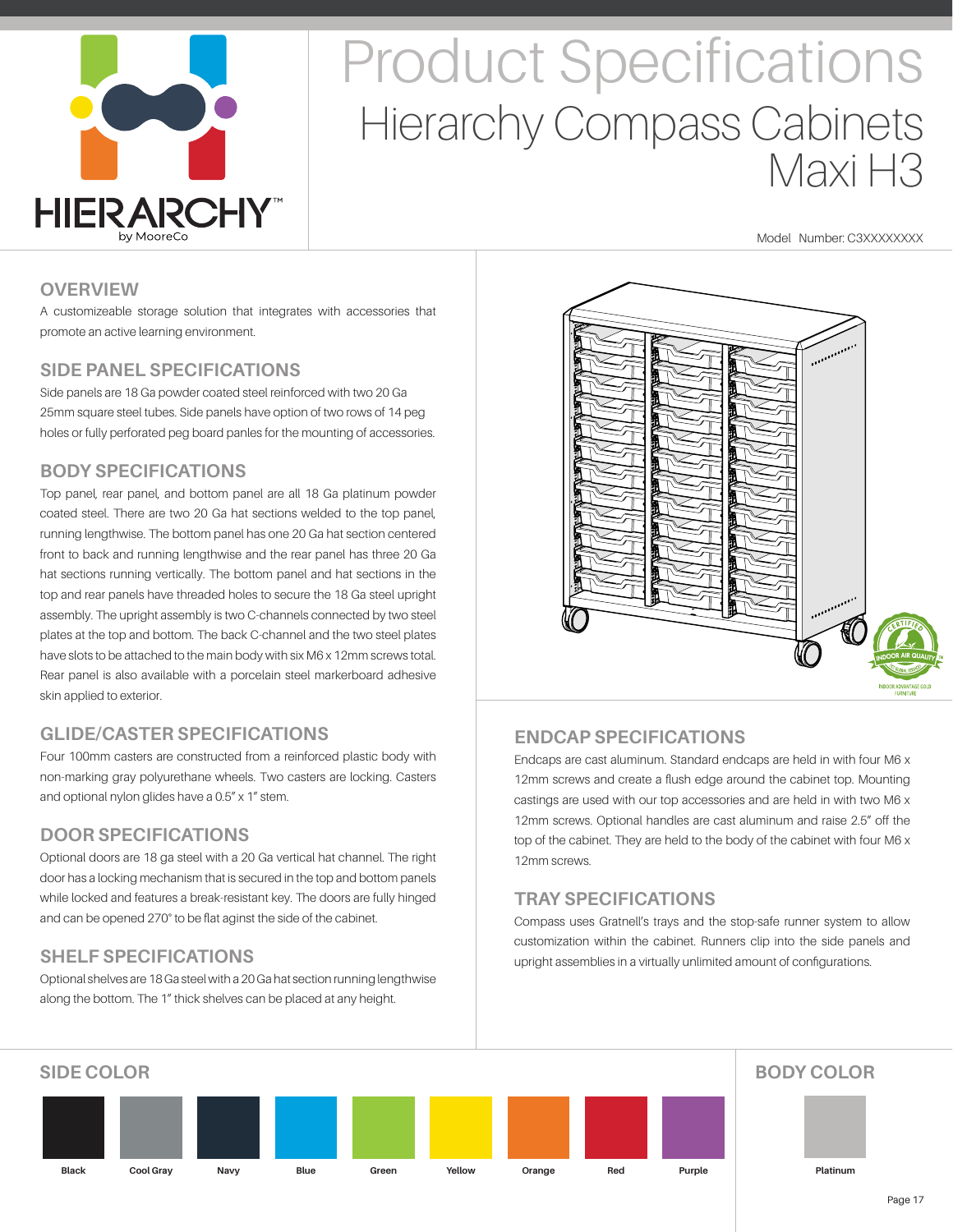

#### **DIMENSIONS**

| Part Number | Filling (Per Column)              | <b>Dimensions</b>                 |
|-------------|-----------------------------------|-----------------------------------|
| C3XXXXAXXX  | Twelve 3" Trays                   | 41 7/8" W x 51 1/8" H x 19 1/8" D |
| C3XXXXBXXX  | Six 6" Trays                      | 41 7/8" W x 51 1/8" H x 19 1/8" D |
| C3XXXXCXXX  | Six 3", Three 6" Trays            | 41 7/8" W x 51 1/8" H x 19 1/8" D |
| C3XXXXDXXX  | Three Full Width Shelves          | 41 7/8" W x 51 1/8" H x 19 1/8" D |
| C3XXXXEXXX  | Twelve Cubbies (Total)            | 41 7/8" W x 51 1/8" H x 19 1/8" D |
| C3XXXXFXXX  | Three 3", Three 6", One 12" Trays | 41 7/8" W x 51 1/8" H x 19 1/8" D |
| C3XXXXGXXX  | Three 3", Five 6" Trays           | 41 7/8" W x 51 1/8" H x 19 1/8" D |
| C3XXXXHXXX  | Eight 3", Two 6" Trays            | 41 7/8" W x 51 1/8" H x 19 1/8" D |

#### **OPTIONS**

Available with porcelain steel markerboard back panel Available with perforated side panels (Only in Gray) Available with casters or glides. Available with side panels in all nine Hierarchy Colors Available with or without doors. Available with preset or custom filling options.

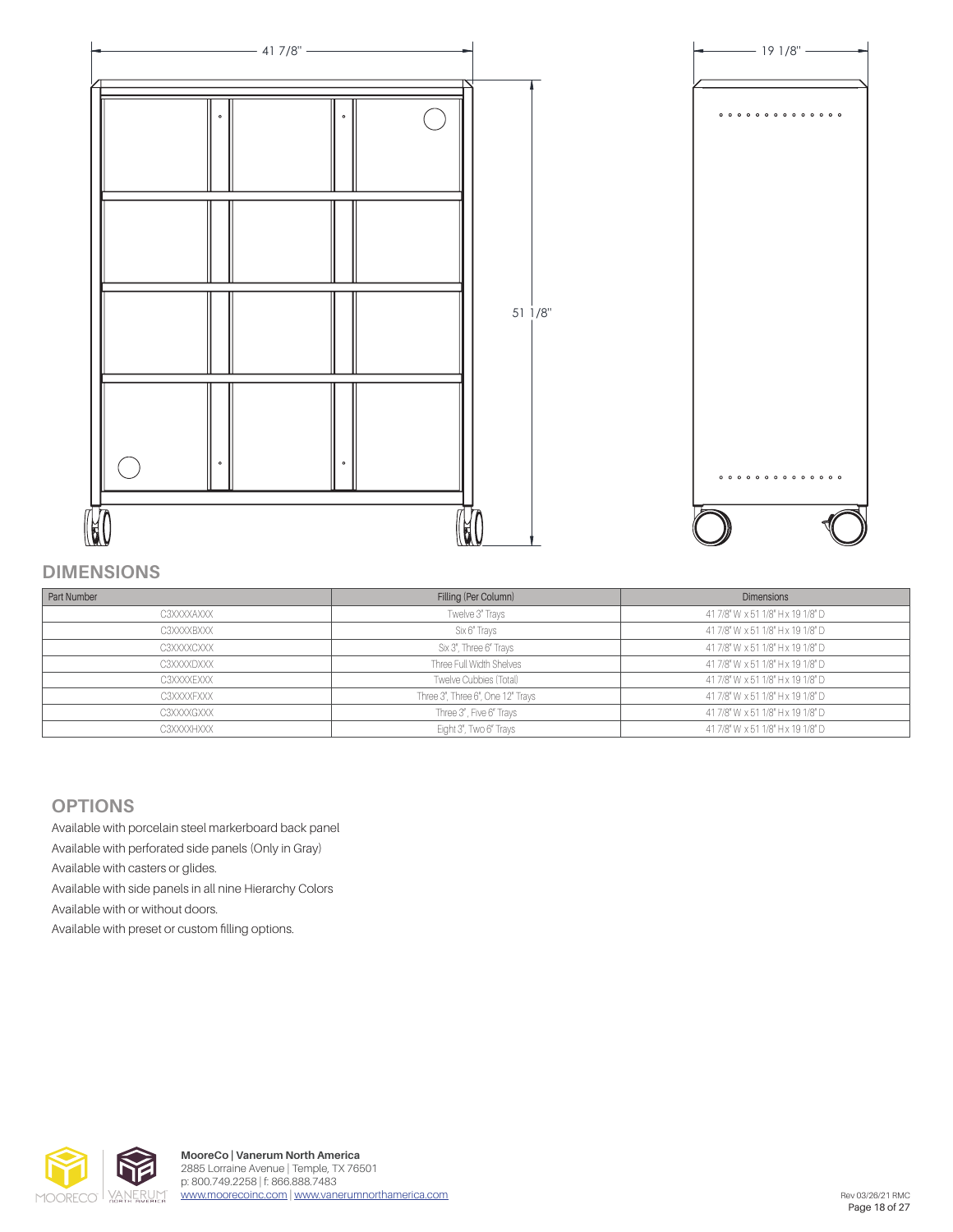## Hierarchy Compass Cabinets Transaction Top Dimensions



\*\*Laminate tops are 1 1/8" thick particle board core with HPL and 3mm T-mold Edge\*\*



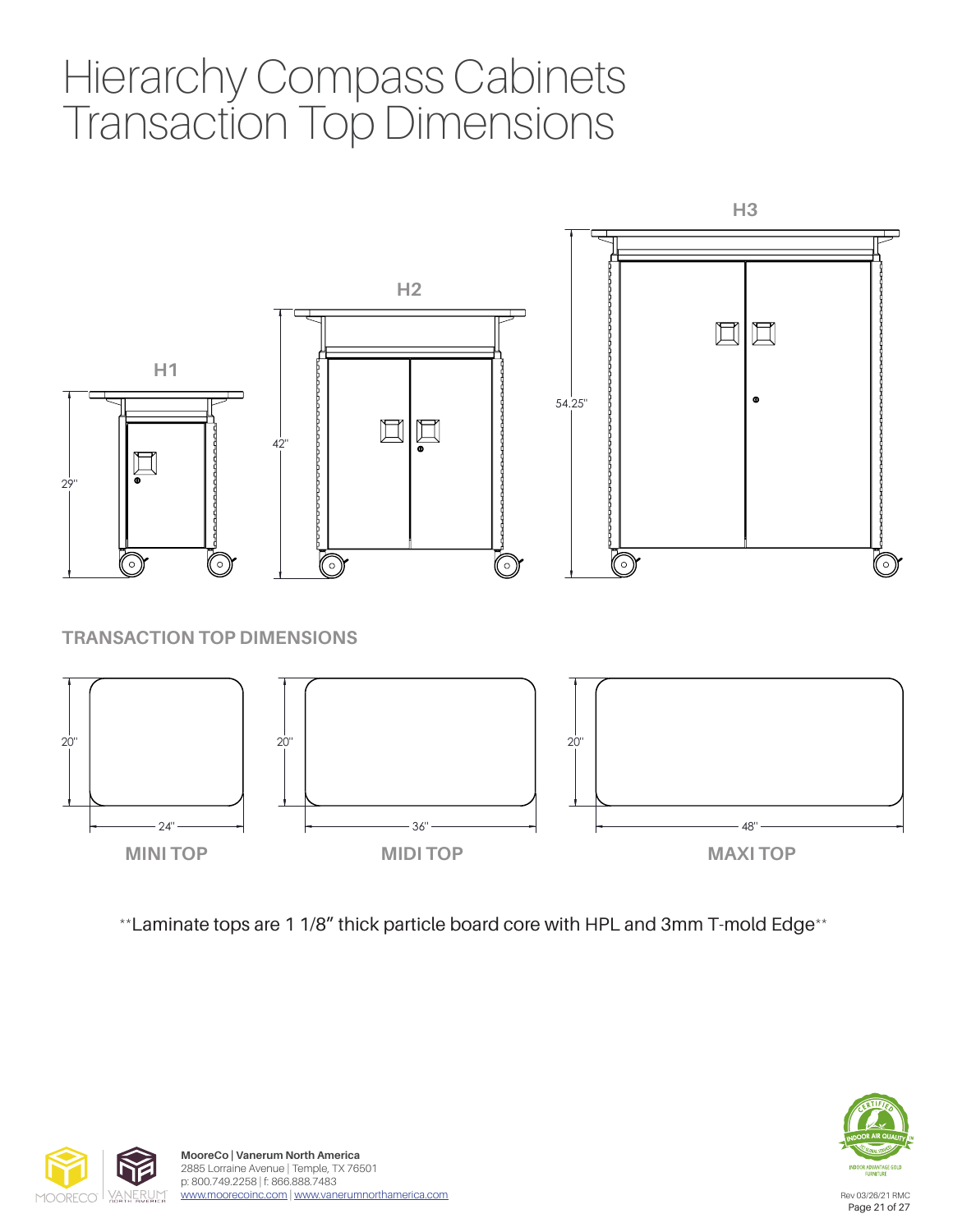## Hierarchy Compass Cabinets Shelf Dimensions



\*\*Assumes equal spacing of shelves\*\*

#### $\overline{a}$ **INTERNAL DIMENSIONS**



\*\*All shelves are 1" thick and height adjustable in 1/2" increments\*\*